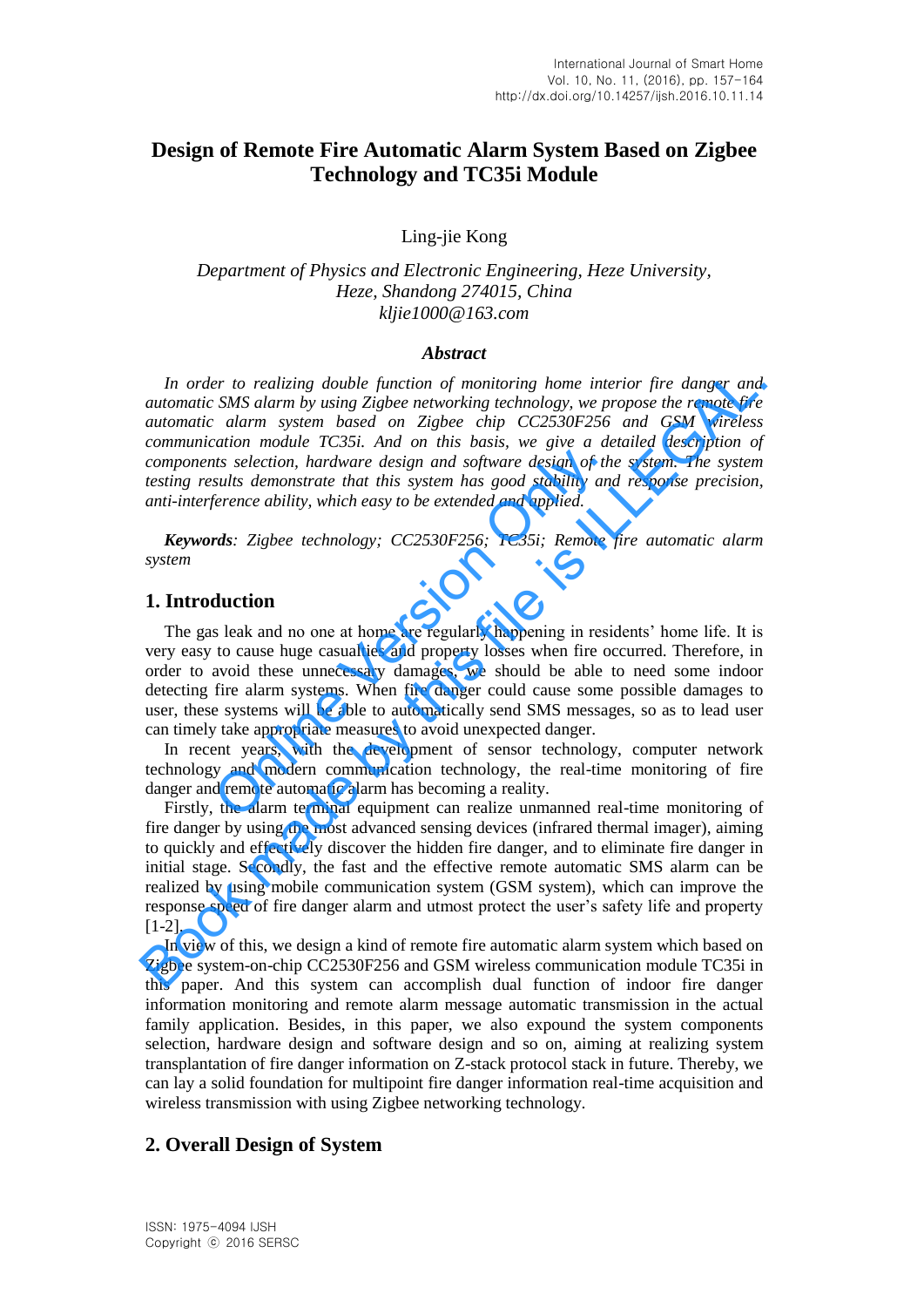The high-precision and remote fire automatic alarm system is composed by Zigbee system-on-chip CC2530F256, GSM wireless communication module TC35i and related peripheral circuits. And its overall design structure block diagram is shown in Figure 1.



**Figure 1. Overall Design Structure Block Diagram of Remote Fire Automatic Alarm System** 

Among them, MCU CC2530F256, JTAG module and power module are collectively referred as CC2530F256 main control module.

The function of remote fire automatic alarm system can be divided into two parts. The first part is the monitoring of fire danger information, which is mainly realized by Zigbee system-on-chip CC2530F256 and flame sensor module. And the second part is the automatic transmission of remote alarm message, which is mainly realized by GSM wireless communication module TC35i.

Therefore, the operational principle of remote fire automatic alarm system is expressed as follows. Firstly, when the fire danger is happening, the flame sensor module can convert fire signal into voltage signal through its peripheral conditioning circuits, aiming at transferring it to system-on-chip CC2530F256 and achieving collection of fire danger information. Secondly, according to the flame sensor module, the system-on-chip CC2530F256 could send a voltage signal through the common I/O port to enable GSM wireless communication module TC35i enter into a work state. And then, this system can send corresponding AT command through serial port to control automatic alarm message, leading to a designated number of mobile phone and realizing automatic alarm of fire danger information. s CC2530F256 main control module.<br>So CC2530F256 main control module.<br>Inction of remote fire automatic alarm system can be divide<br>is the monitoring of fire danger information, which is main<br>-chip CC2530F256 and flame sensor **Figure 1. Overall Design Structure Block Diagram of Remote Fire Automatic<br>
Alarm System<br>
MCU CC2530F256 main control module.<br>
The mostrol media and power module are collectively<br>
referred as CC2530F256 main control modul** 

# **3. Hardware Design of System**

#### **3.1. CC2530F256 Main Control Module**

The core chip of remote automatic fire alarm system is CC2530F256 microprocessor which belonging to TI company. And it is also conforming to Zigbee standards. The CC2530F256 microprocessor can facilitate formation of its own wireless communication network through combination of Z-Stack protocol stack developed by TI company, which can provide user with a complete and powerful Zigbee solution [3]. At the same time, compared to traditional 51 series single chip, its internal development resources are very rich. The CC2530F256 main control module circuit is shown in Figure 2.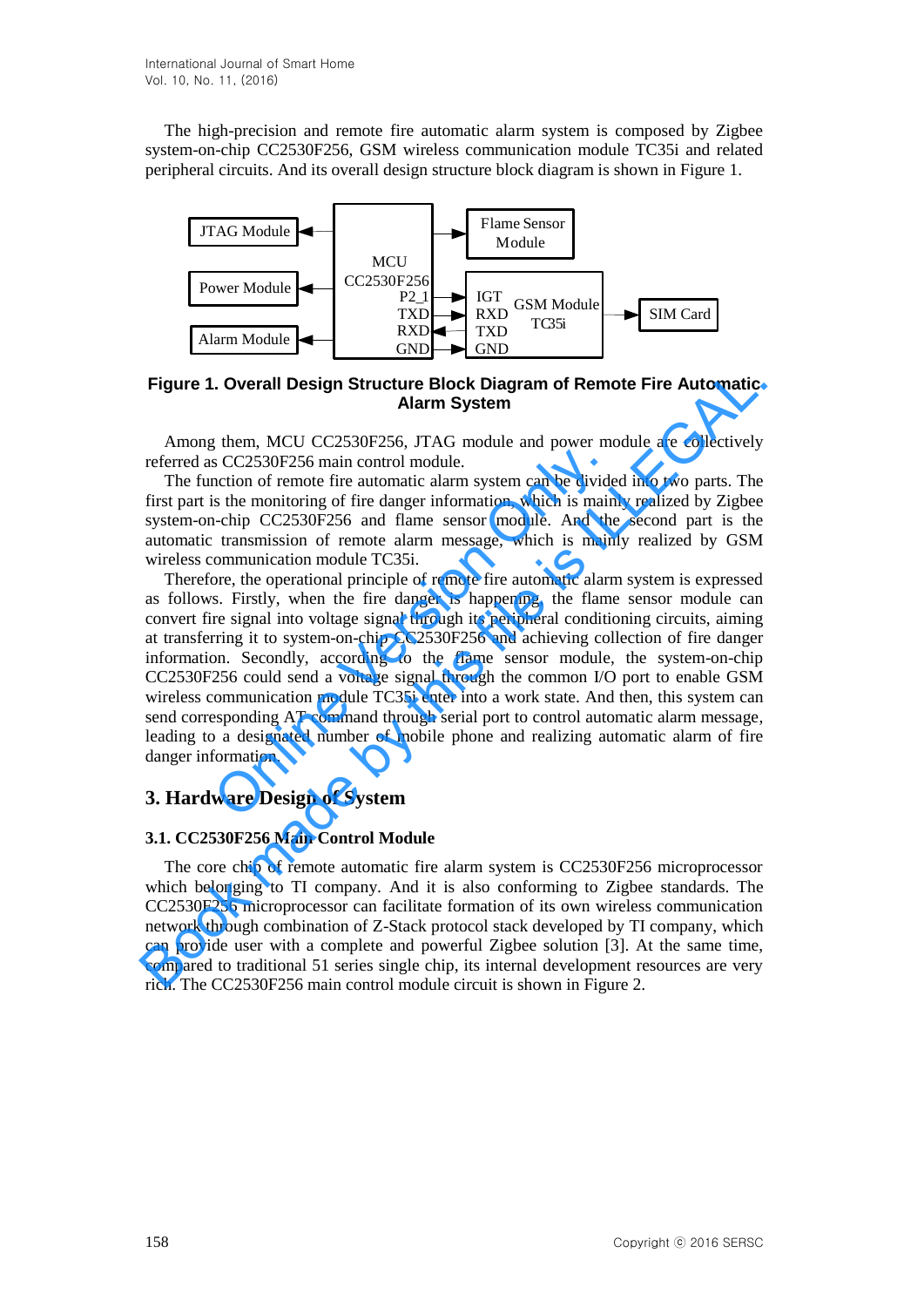

**Figure 2. CC2530F256 Main Control Module Circuit** 

#### **3.2. Flame Sensor Module**

The flame sensor module of this remote fire automatic alarm system is an IR type sensor. It is based on sensitive characteristics of the infrared flame, which using a special infrared receiver tube to detect the flame. The working principle of the flame sensor module is stated as follows. In the first place, the integrated infrared flame detector will convert external infrared light intensity variations into voltage changes, and reflect as numerical changes within 0~255 range through A/D converter. When the infrared light is stronger, then the numerical value is smaller. Otherwise, when the infrared light is weak, then the numerical value is greater. In the next place, we take flame sensor signal terminals as input end of the voltage comparator, and compare with a reference voltage. In result, when the flame sensor detect fire danger information in a certain distance range, we can obtain a low voltage which from voltage comparator output. At length, the voltage comparator output is imported into CC2530F256 microprocessor general pin P0\_4 for corresponding processing according to the voltage change. The flame sensor module circuit is shown in Figure 3.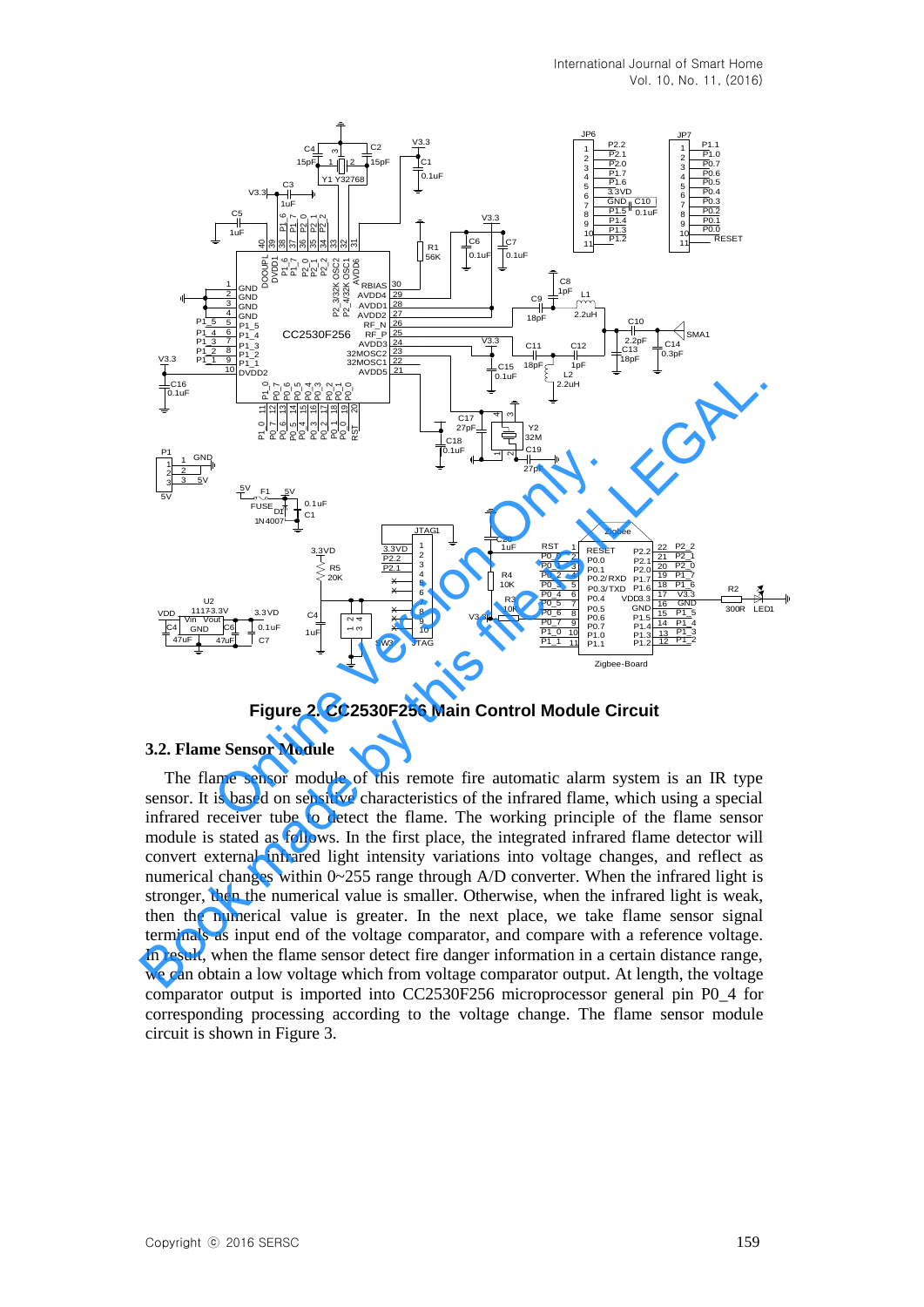

**Figure 3. Flame Sensor Module Circuit** 

### **3.3. TC35i Module**

160 Contract Contract Contract Contract Contract Contract Contract Contract Contract Contract Contract Contract Contract Contract Contract Contract Contract Contract Contract Contract Contract Contract Contract Contract C A new industrial grade GSM module TC35i which produced by SIEMENS company is selected for this remote fire automatic alarm system. The connection between TC35i module and CC2530F256 microprocessor is simple and convenient. And it is easy to realize serial data transmission and reception through respectively connection of CC2530F256 microprocessor serial port transmission interface TXD and serial port reception interface RXD with the RXD and TXD serial port of TC35i module [4]. Simultaneously, in order to realize the control of CC2530F256 microprocessor to TC35i module, the IGT pin can be used as a trigger pin for TC35i module. When the flame sensor does not detect flame, we can allow CC2530F256 microprocessor general pin P2\_1 to output high level into the IGT pin by programming, so that the TC35i module doesn't work. Conversely, when the flame sensor could detect flame, we can also allow CC2530F256 microprocessor general pin P2\_1 to output low pulse with greater than 100 ms and duration of level drop without more than 1 ms into the IGT pin by programming, so that making the TC35i module to work. Then we will be able to realize SMS automatic alarm of the fire danger information [5]. industrial grade GSM module TC35i which produced by S<br>for this remote fire automatic alarm system. The connection of CC2530F256 microprocessor is simple and conveniential data transmission and reception through respect 25 **Figure 3. Flame Sensor Module Circuit**<br>3.3. TC35i Module<br>A new industrial grade GSM module TC35i which produced by SIEMENS company is<br>selected for this remote fire automatic alarm system. The connection between TC35i<br>mod

## **3.4. Liquid Crystal Display Module**

The remote fire automatic alarm system chooses FYD 128\*64 monochrome screen as its liquid crystal display module. And it is connected with parallel interface of CC2530F256 microprocessor, so that the SPI bus is indirectly controlled to complete driving work. The Liquid Crystal Display module circuit is shown in Figure 4.



**Figure 4. Liquid Crystal Display Module Circuit** 

## **3.5. Alarm Module**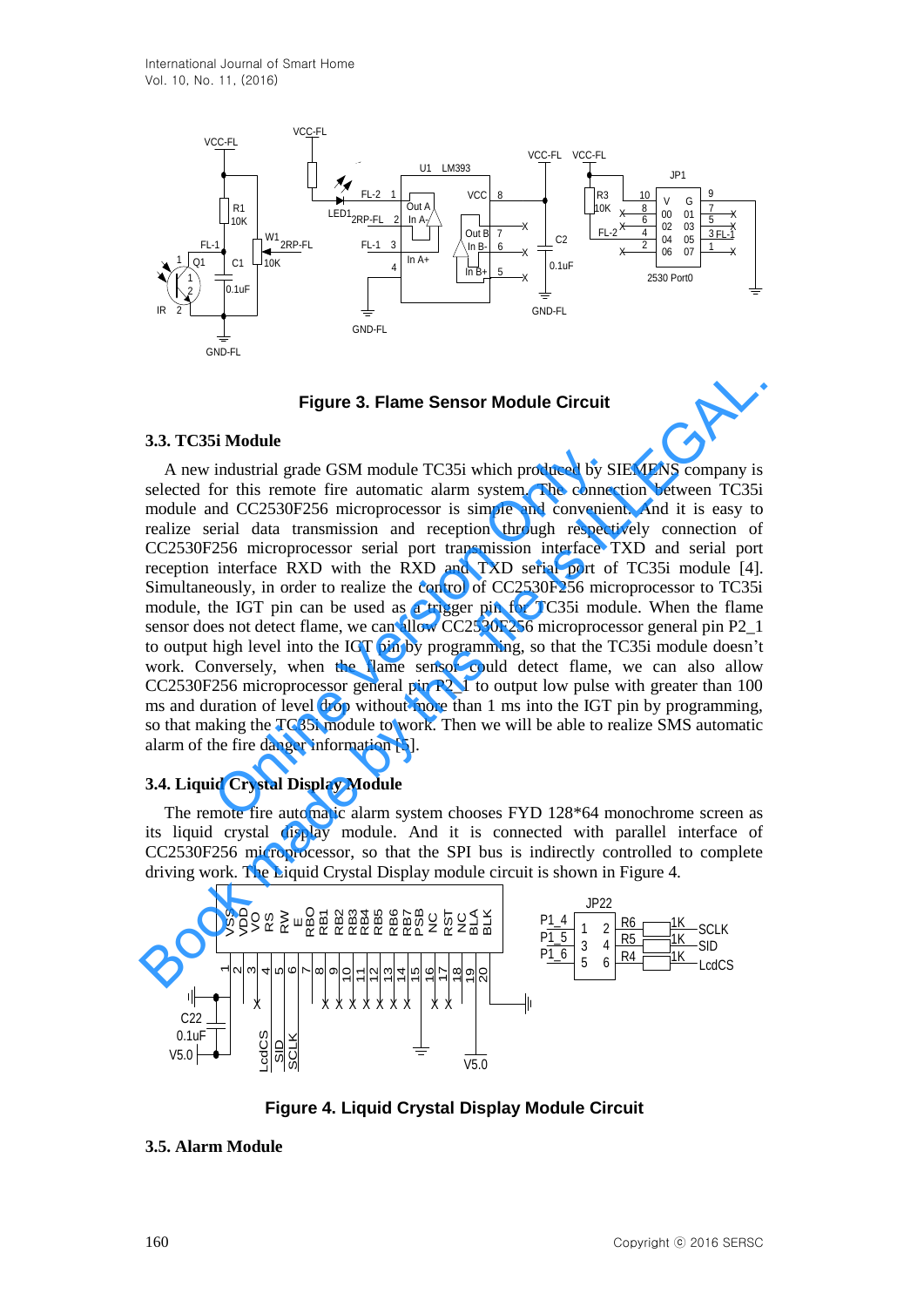The remote fire automatic alarm system selects a piezoelectric passive buzzer as its alarm module. When flame sensor does not detect the flame, we can control CC2530F256 microprocessor pin P2\_0 to output high level by programming, so that the buzzer does not work. On the contrary, when the flame sensor could detect the flame, we can control CC2530F256 microprocessor pin P2\_0 to output low level by programming. And then, we drive buzzer to achieve automatic sound alarm function for fire danger information. The alarm module circuit is shown in Figure 5.



**Figure 5. Alarm Module Circuit**

### **4. AT Instruction**

In GSM network, GSM short message service is the only service that does not require end-to-end path establishment. It uses store and forward mechanism, and provides secure two-way services. Meanwhile, it can still guarantee stable transmission when terminal equipment goes out of scope or shutdown. Therefore, the short message can be a convenient and reliable transmission for corresponding alarm information [6-7].

TC35i module can provide command interface according to GSM07.05 and GSM07.07 standards. Then, TC35i module will achieve the short message sending and receiving control through writing AT command to serial port. At present, the TC35i module supports three modes. Respectively, they are Block mode, Text mode and PDU mode. Among them, PDU mode is the most widely used, and has been sought after by domestic mobile operators, not only can support the English text message transmission, but also can support the Chinese text message transmission [8-9]. **Example 19 Example 19 Example 19 Example 19 Example 19 Except<br>Figure 5. Alarm Module Circuit<br>An network, GSM short message service is the only service<br>d path establishment. It uses store and forward mechanism<br>services. Me** 

This paper takes the PDU mode as an example to send short message. When the flame sensor detects flame and causes TC35i module to enter working state, we can do the following three things. First, by programming, we can let CC2530F256 microprocessor to send AT instruction "CMGF=0 AT" into TC35i module for selecting PDU mode. If SMSC (SMS center) number is 8613800532500, the receiver number is 8618254010381, and the message content is "fire alarm". And then, by programming, we can let CC2530F256 microprocessor to send AT instruction "CMGS=24 AT" into TC35i module for setting information length as 24. Last, the PDU string sent by TC35i module is ">08 91 68 31 08 50 23 05 F0 11 00 0D 91 68 81 52 04 01 83 F1 00 08 00 70 6B 70 7E 62 A5 8B 66 FF 01 24". Figure 5. Alarm Module Circuit<br>
Figure 5. Alarm Module Circuit<br>
1922 EX<br>
Expression and provides are the only service that does not require<br>
end-to-end path establishment. It uses store and forward mechanism, and provides

According to AT specification, the above SMS message content is explained as follows.

08: The length of the SMSC address information is 8 bytes.

 91: SMSC address format (TON/NPI) with international format number (Add "plus" in front).

 68 31 08 50 23 05 F0: The SMSC address is 8613800532500, and making up into an even number by filling "F".

11 00: Fixed prefix of target address.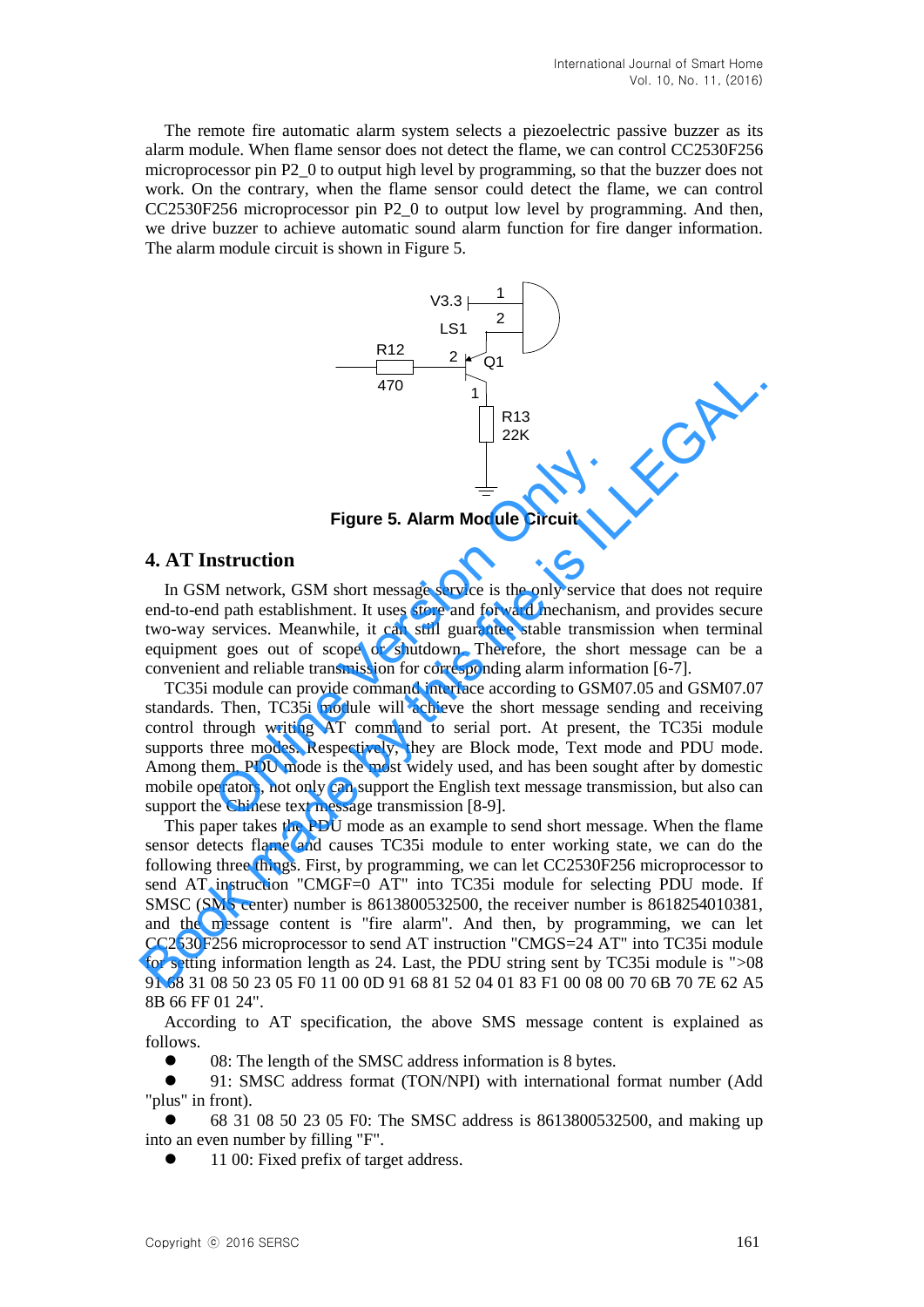0D: The target address is a hexadecimal number with 13 digit capacities.

 91: Destination address format (TON/NPI) with international format number (Add "plus" in front).

 68 81 52 04 01 83 F1: The target address is 8618254010381, and making up into an even number by filling "F".

- 00 08 00: Fixed suffix of target address.
- 70 6B 70 7E 62 A5 8B 66 FF 01: UCS-2 code for user information "fire alarm".
- 24: The length of user information "fire alarm" is 24 bytes.

## **5. Software Design of System**

The software of remote fire automatic alarm system is based on embedded IAR workbench for 8051 V8.10 version which belongs to IAR Systems company. In this version, it includes integrated development environment, C/C++ cross compiler, project manager, linker, assembler and C-SPY debugger. So this software version will be a better developing platform for CC2530F256 microprocessor.

The software of remote fire automatic alarm system which based on C language programming uses a modular design thought, and it is mainly consists of two core parts. Namely, they are monitoring program of fire danger information and automatic sending program of remote alarm message. The flow chart of system software design is shown in Figure 6.



**Figure 6. The Flow Chart of System Software Design** 

# **6. System Test**

Under the laboratory environment, we carry out the system test through simulation of fire danger information. Finally, the test results are shown in Figure 7, and Figure 8.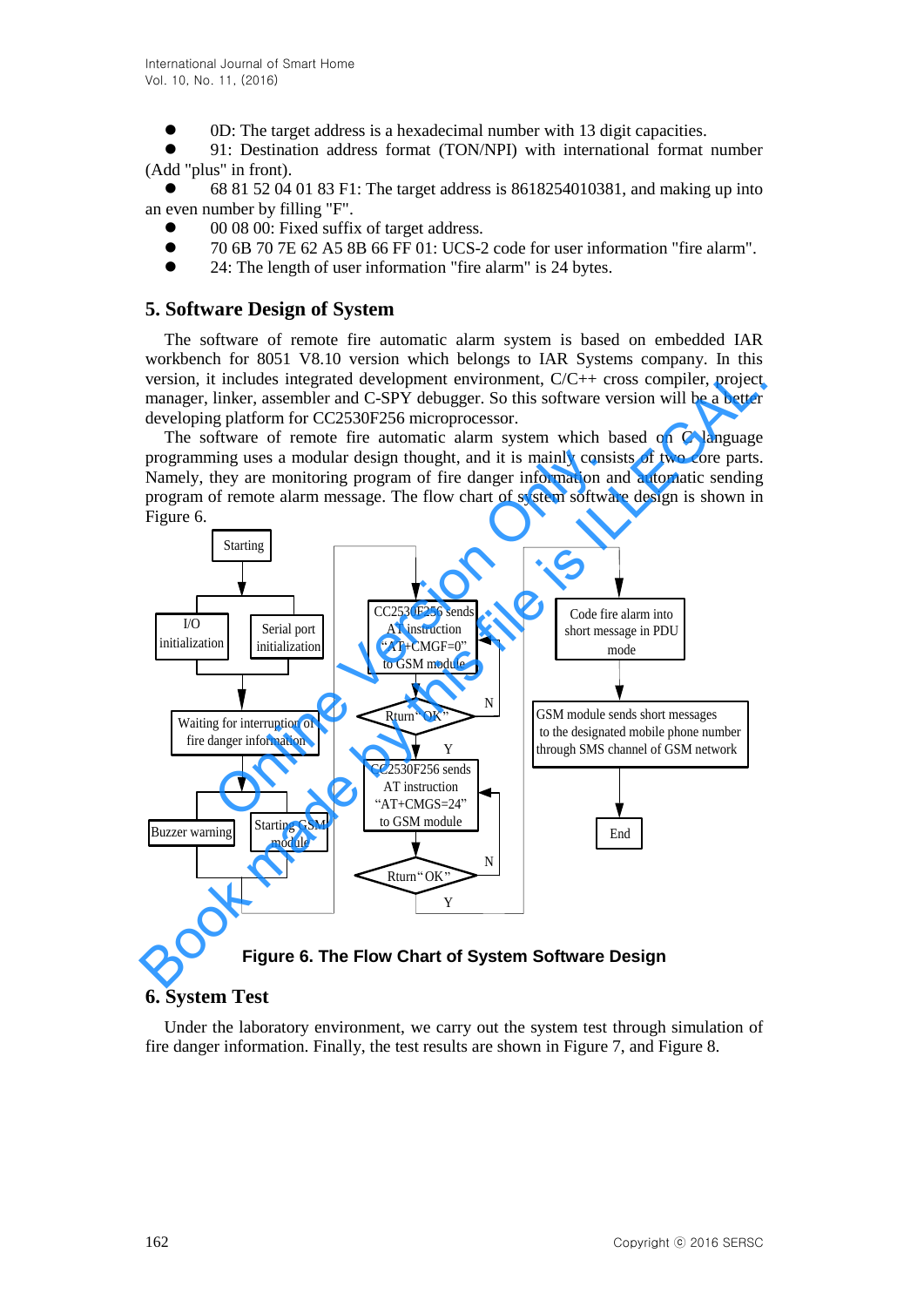

**Figure 7. Transmission Process of Fire Alarm Short Message**

| 14:28              | Figure 7. Transmission Process of Fire Alarm Short Message<br>کا اس |
|--------------------|---------------------------------------------------------------------|
| $\,<$<br>13        | (A)                                                                 |
| 短信/彩信<br>4-1 13:39 |                                                                     |
| Fire Warning.      |                                                                     |
|                    |                                                                     |
|                    |                                                                     |
|                    |                                                                     |
|                    |                                                                     |
|                    |                                                                     |
|                    |                                                                     |
|                    |                                                                     |
|                    |                                                                     |
| 短信<br>$+$          | $\, > \,$                                                           |

**Figure 8. Reception Result of Fire Alarm Short Message**

From Figure 7, and Figure 8, we find that this system has achieving the expected test results, and its operation is stable, with having a strong timeliness.

## **7. Conclusion**

Combined with new requirements of modern family fire alarm, this paper introduces a remote fire automatic alarm system which based on Zigbee system-on-chip CC2530F256 and GSM wireless communication module TC35i. This system can complete dual function of indoor fire danger information monitoring and remote alarm message automatic transmission in actual family application. This makes the remote fire automatic alarm system having more intelligence and automation, and also makes this system's